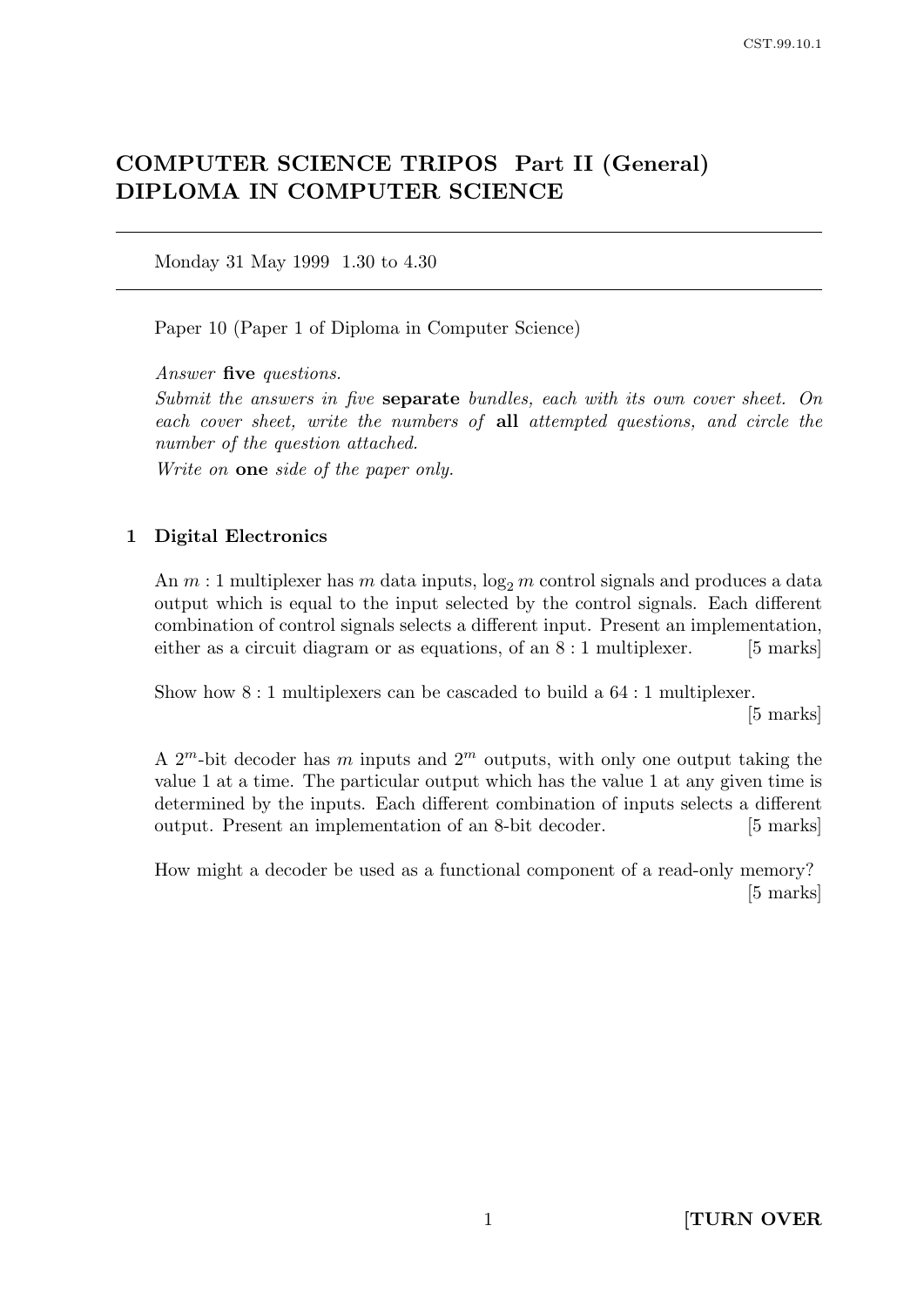# 2 Foundations of Programming

Distinguish between the keywords final, finally and finalize. Include in your account brief explanations of exception handling and garbage collection. [7 marks]

The following Java program compiles and runs without complaint. Explain briefly what happens and give the four lines of output in full. [3 marks]

```
public class BoxTest
 { public static void main(String[] args)
    { Square jack = new Square(8);
      Square jill = new Square(12);
      System.out.println("jack's details: " + jack);
      System.out.println("jill's details: " + jill);
      System.out.println("Number of squares: " + Square.total);
      jack = jill;System.out.println("Number of squares: " + Square.total);
    }
}
class Square
 { public static int total = 0;
  private int sqNum = 0;
  private int edge;
  public Square(int n)
    \{ this.sqNum = + + total;this.edge = n;
    }
  public String toString()
    { return "Square " + sqNum + ", edge size " + this.edge;
    }
}
```
Explain why the output would be different if edge were declared static. [3 marks]

A naïve interpretation of the assignment  $~jack = jill$  is that the number of Square objects is reduced by one. For this loss to be reflected by the last println statement it is necessary to augment class Square with an extra method which incorporates the statement this.total--. Provide such a method. [3 marks]

It is unlikely that supplying this extra method will, of itself, cause the last println statement to reflect the reduction in the value of total. Modify the method main() to delay execution of this statement by one second. It may be assumed that Java 1.1 is being used. [4 marks]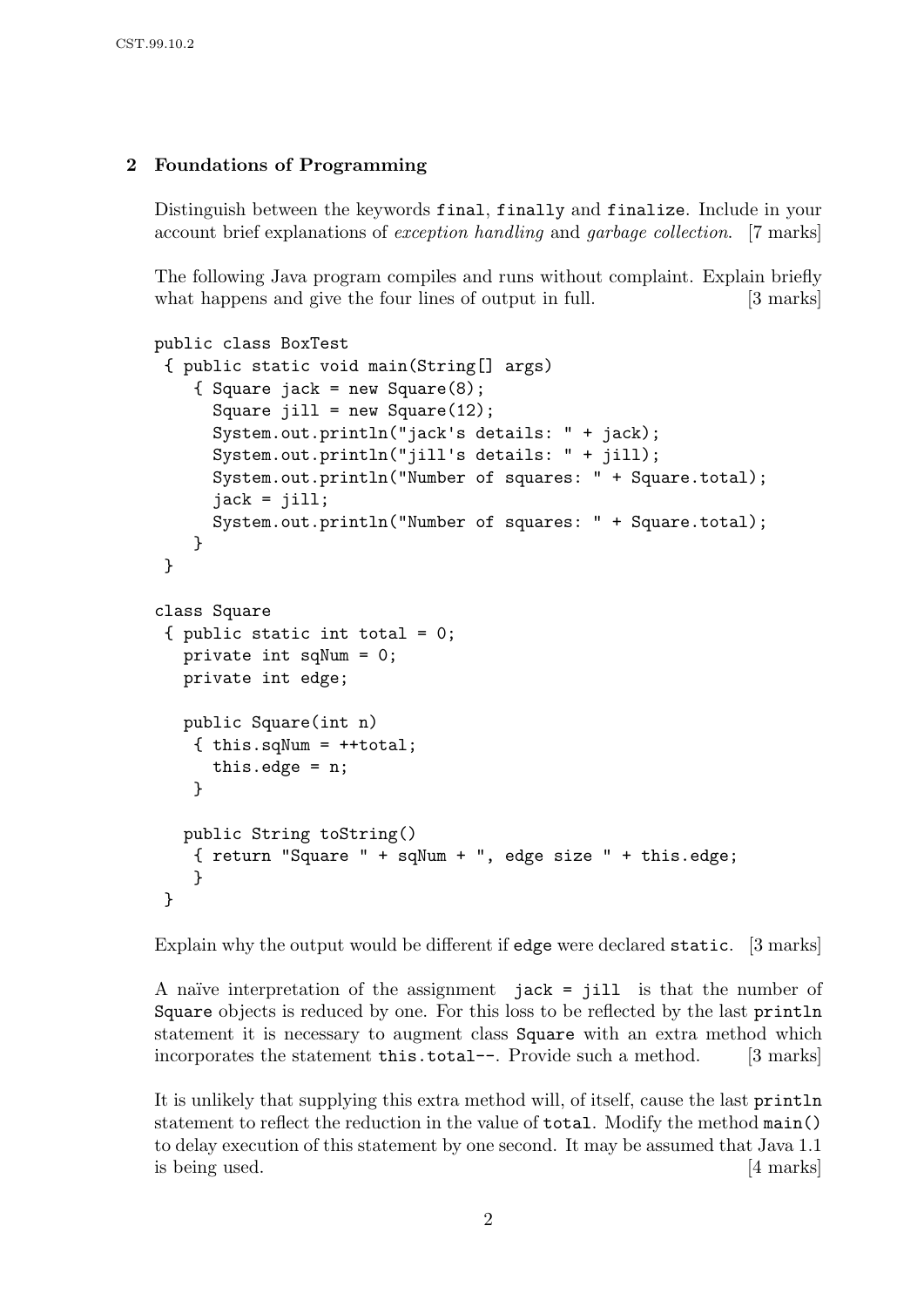## 3 Further Java

Describe the facilities in Java for defining classes and for combining them through composition, inheritance and interfaces. Explain with a worked example how they support the principle of encapsulation in an object-oriented language. [15 marks]

What is meant by *reflection* or *introspection* in Java? Give an example of its use. [5 marks]

## 4 Compiler Construction

A programming language has expressions e with the following syntax:

$$
e ::= x \mid n \mid e + e' \mid e(e') \mid (e)
$$
  

$$
|\text{ let } x = e \text{ in } e'
$$
  

$$
|\text{ let } f(x) = e \text{ in } e'
$$
  

$$
|\text{ let } f(x) = e \text{ in } e'
$$

where f and x range over identifiers and n ranges over numbers. The three let variants introduce simple variables (let) and (non-recursive) functions whose variables are statically (letsta) or dynamically (letdyn) bound.

Using  $e$  itself (or any related language whose relationship to  $e$  is explained) as abstract syntax define an evaluator eval which, when given an expression e and an environment  $\rho$ , yields the value of evaluating e in  $\rho$ . The evaluator can be written in a language of your choice or in mathematical pseudo-code. [12 marks]

Explain carefully in one sentence each:

- (a) the forms of value which eval may return;
- $(b)$  the form(s) of value which constitute the environment;
- $(c)$  the use(s) of environment(s) in letsta and in a call to a function defined by letsta;
- (d) the use(s) of environment(s) in letdyn and in a call to a function defined by letdyn.

[8 marks]

Hint: because both letsta and letdyn functions may be applied using the same function call syntax, you may find it helpful to use separate forms of value for the two forms of functions.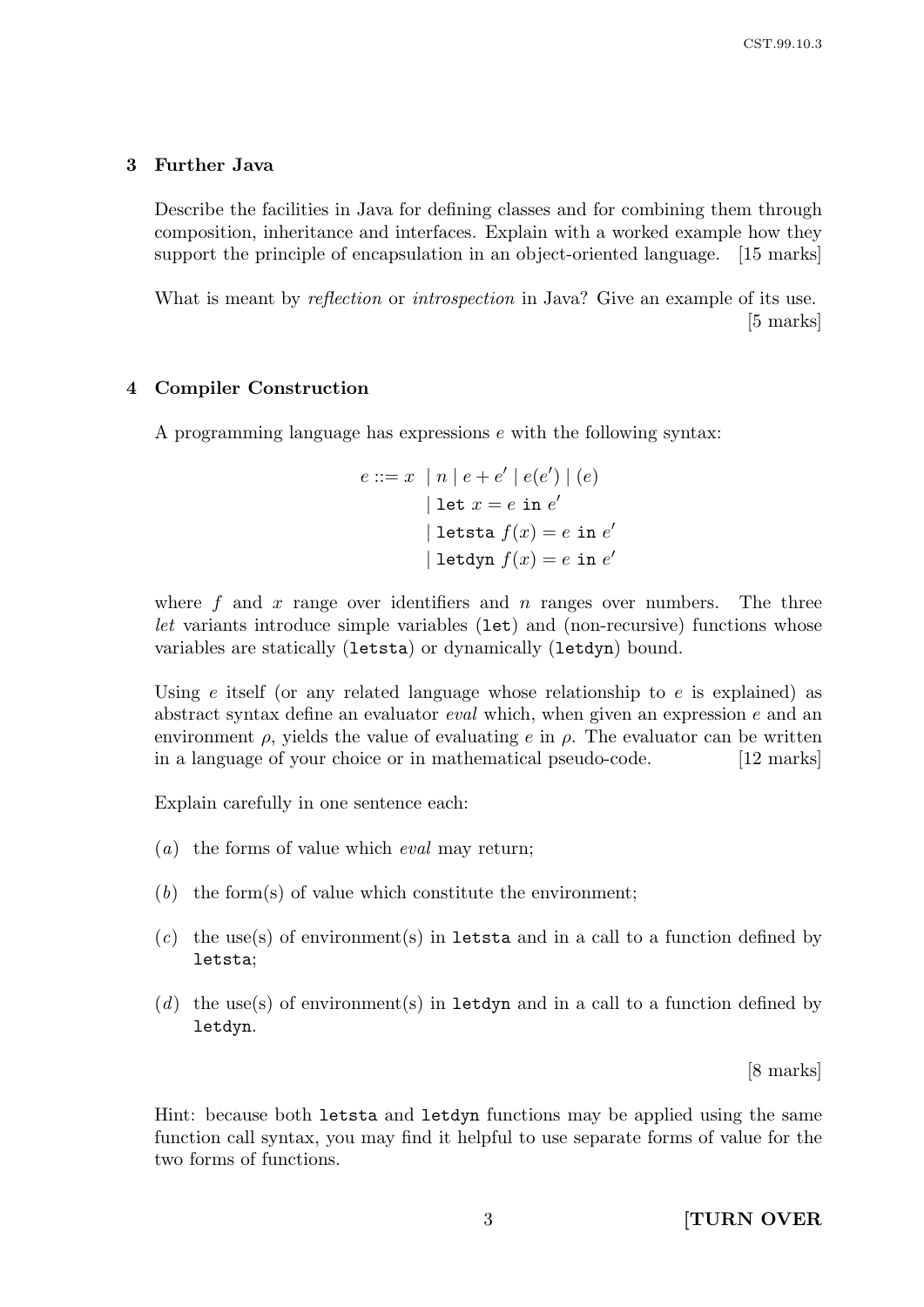# 5 Introduction to Security

Define access control lists and capabilities, and discuss their relative strengths and weaknesses. [5 marks]

Describe how the access control list mechanisms work in Unix. [5 marks]

You have been asked to build a funds transfer system in which a payment is authorised only once it has been approved by both a manager and an accountant at a bank branch. How would you implement this system using Unix security mechanisms as the foundation? [10 marks]

## 6 Data Structures and Algorithms

Describe Larsen's method of dynamic hashing that enables a record to be located on a disk given its key using just one disk transfer and only a modest amount of information held in main memory. [10 marks]

In Larsen's method each key has associated pseudo-random sequences of probe and signature values. Discuss what properties these sequences should have. Outline an algorithm that could be used to compute the  $n^{th}$  probe–signature pair for a given key. You may assume that the key is a character string. [6 marks]

Briefly discuss why Larsen's method is not used in most current filing systems. [4 marks]

## 7 Computer Design

Why is MIPS (millions of instructions per second) a poor measure of a computer's performance? [4 marks]

Explain why high-performance processors use pipelines to increase the MIPS rating and yet pipelines tend to increase the time to execute an instruction. [4 marks]

| instruction | decode/        | execute | memory | register   |
|-------------|----------------|---------|--------|------------|
| fetch       | register fetch |         | access | write back |

With reference to the classic RISC pipeline above, explain what a data hazard is. [6 marks]

How are feed-forward paths used to reduce pipeline stalls? [6 marks]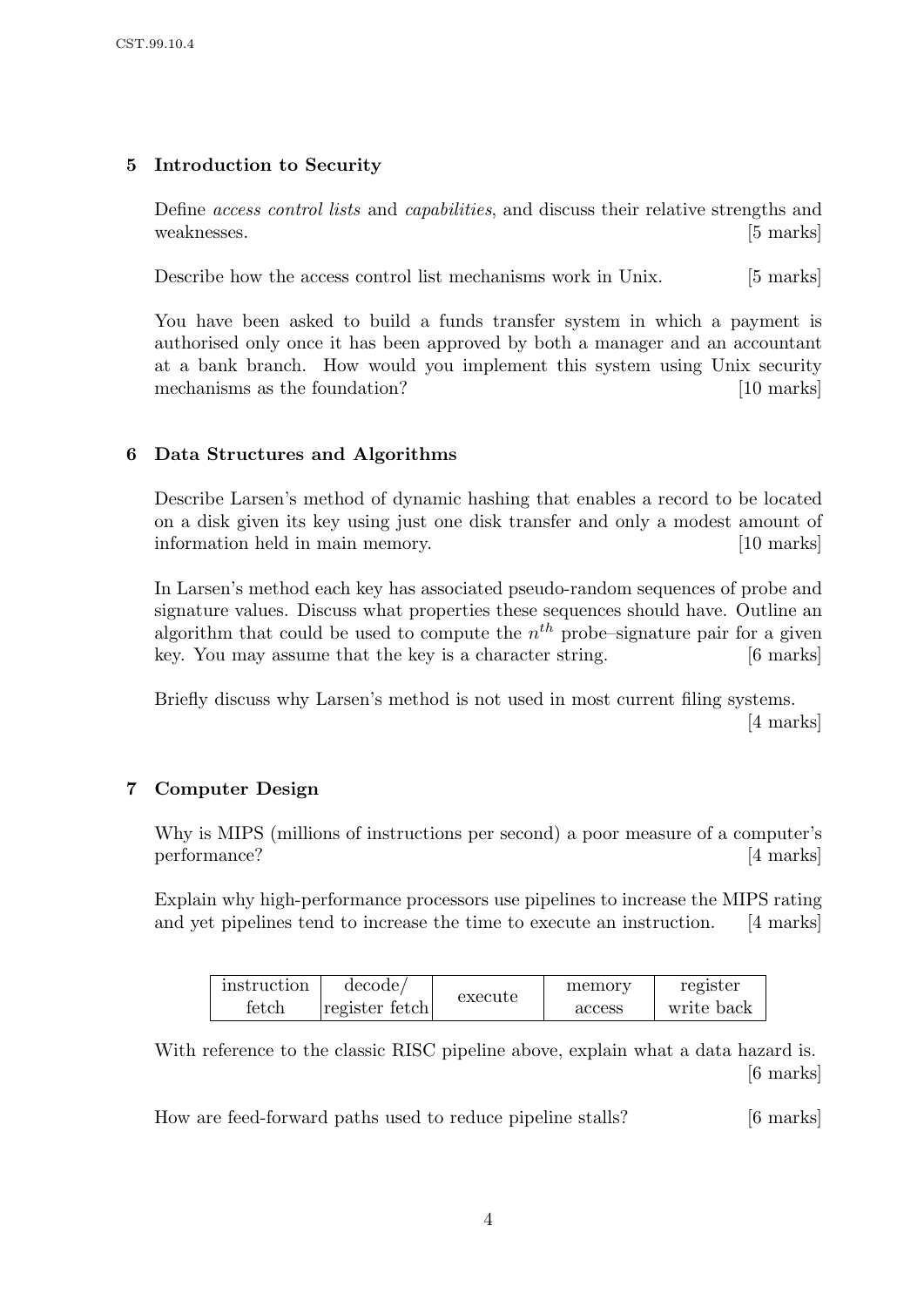## 8 Operating System Foundations

An operating system contains event management and process management modules. The interface of the former includes WAIT (event) and SIGNAL (event) operations to achieve hardware–software synchronisation. The interface of the latter includes BLOCK (process) and UNBLOCK (process).

- (a) Outline the data structures you would expect to find in these modules to support event and process management.  $|6 \text{ marks}|$
- (b) Describe the interactions between these modules as the system runs.

[4 marks]

- (c) Discuss the problems that can arise if concurrent invocation of the event management module is possible. [5 marks]
- (d) Describe how these problems may be avoided if the operating system is guaranteed to run on a uniprocessor. [2 marks]
- (e) Describe how these problems can be solved for a multiprocessor implementation. [3 marks]

#### 9 Operating System Functions

FIFO, LRU, and CLOCK are three page replacement algorithms.

- (a) Briefly describe the operation of each algorithm. [6 marks]
- (b) The CLOCK strategy assumes some hardware support. What could you do to allow the use of CLOCK if this hardware support were not present? [2 marks]
- (c) Assuming good temporal locality of reference, which of the above three algorithms would you choose to use within an operating system? Why would you not use the other schemes? [2 marks]

What is a *buffer cache*? Explain why one is used, and how it works. [6 marks]

Which buffer cache replacement strategy would you choose to use within an operating system? Justify your answer. [2 marks]

Give two reasons why the buffering requirements for network data are different from those for file systems. [2 marks]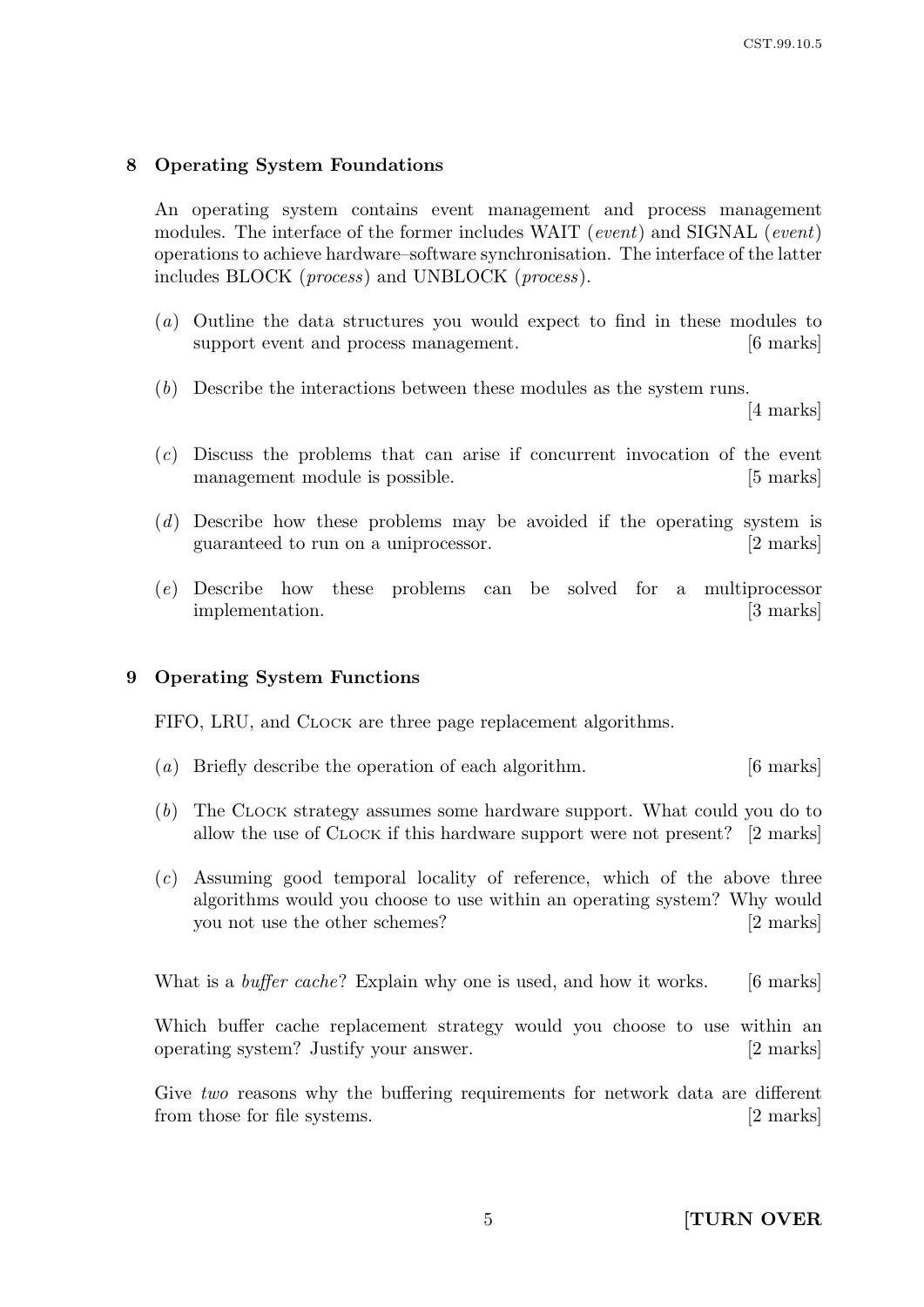## 10 Mathematics for Computation Theory

Let  $A, B$  be sets. Define:

- (a) the Cartesian product  $(A \times B)$
- $(b)$  the set of relations R between A and B
- (c) the identity relation  $\Delta_A$  on the set A

[3 marks]

Suppose  $S, T$  are relations between  $A$  and  $B$ , and between  $B$  and  $C$ , respectively. Define the inverse relation  $S^{-1}$  and the product relation  $S \circ T$ . Prove that  $(S \circ T)^{-1} = T^{-1} \circ S^{-1}$ . [4 marks]

Let f be a relation between A and B, and R be a relation on A. Characterise the following conditions in terms of the algebra of relations:

- $(a)$  f is a partial function
- $(b)$  R is reflexive
- $(c)$  R is symmetric
- $(d)$  R is transitive

[5 marks]

If condition (a) holds, let  $Q = f \circ f^{-1}$ . Which of conditions (b-d) must Q satisfy? In what circumstances is  $Q$  an equivalence relation? [8 marks]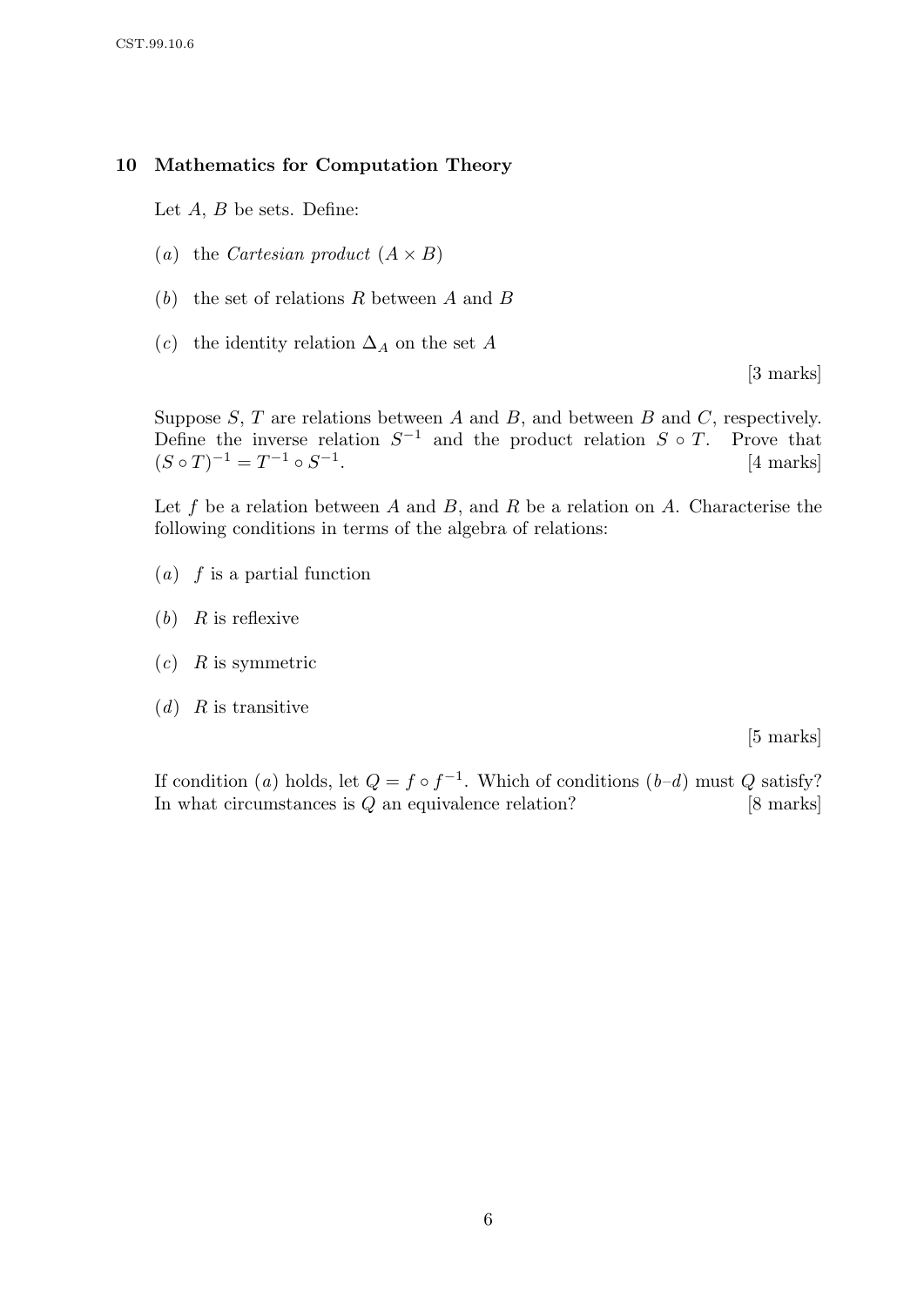## 11 Computation Theory

Define computation by a register machine, explaining the action of the program. [4 marks]

What is meant by the *current configuration* during a register machine computation? [2 marks]

In the following program, assume that register  $Z$  holds 0 initially. What is its effect?



[2 marks]

Show how to encode a general register machine program and the initial configuration of one of its computations into a pair of natural numbers. [6 marks]

Outline the design of a register machine that simulates a general register machine computation specified by a single natural number. Your machine should take appropriate action for all possible inputs. [6 marks]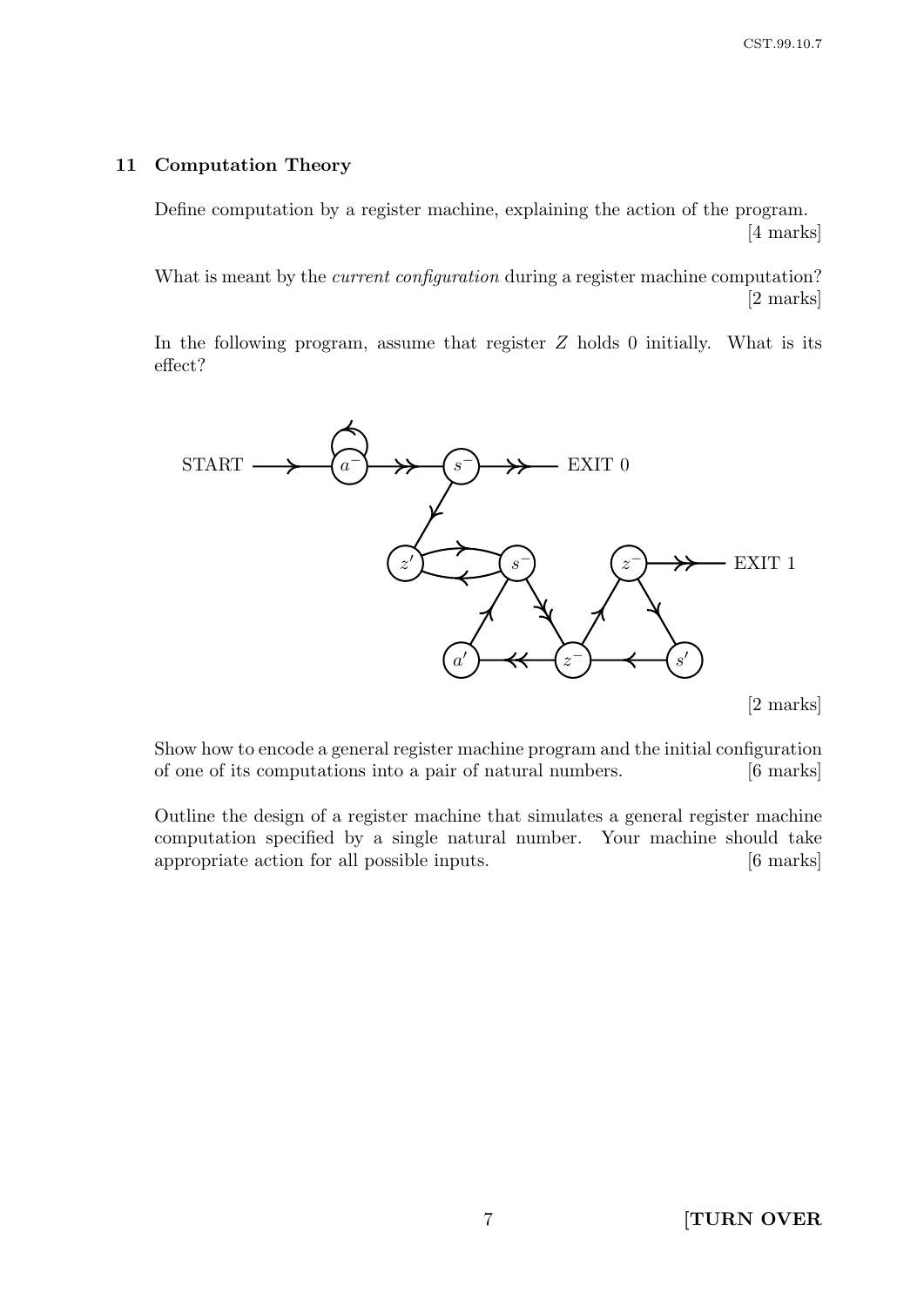#### 12 Numerical Analysis I

Define absolute error, relative error and machine epsilon  $\varepsilon_m$ . Although  $\varepsilon_m$  is defined in terms of absolute error, why is it useful as a measurement of relative error?

[4 marks]

For a floating-point implementation with  $p = 4$ ,  $\beta = 10$ , explain the round to even method of rounding using the half-way cases 7.3125, 7.3175 as examples.

Now consider  $p = 4$ ,  $\beta = 2$ . What is the value of  $\varepsilon_m$ ? What should each of the following numbers be rounded to, using round to even?

1.0101 1.1100 1.0011 1.1001 [6 marks]

Suppose cos 6 is calculated by summing the series

$$
\cos x = 1 - \frac{x^2}{2!} + \frac{x^4}{4!} - \cdots
$$

Estimate the value of the term with largest magnitude. Assuming this term can be computed with a relative error of  $10^{-7}$ , what is the *absolute error* in computing this term? Hence, assuming  $\cos 6 \simeq 1$ , estimate the *relative error* in the computed value of  $\cos 6$  to the nearest power of 10. [5 marks]

What are *guard digits*? How would you compute  $\sqrt{x^2 - 2^{24}}$  if there was a danger that  $x^2$  might overflow? If both x and powers of 2 are exactly represented, and guard digits are used, estimate the relative error in the result if  $\varepsilon_m = 10^{-7}$ .

[5 marks]